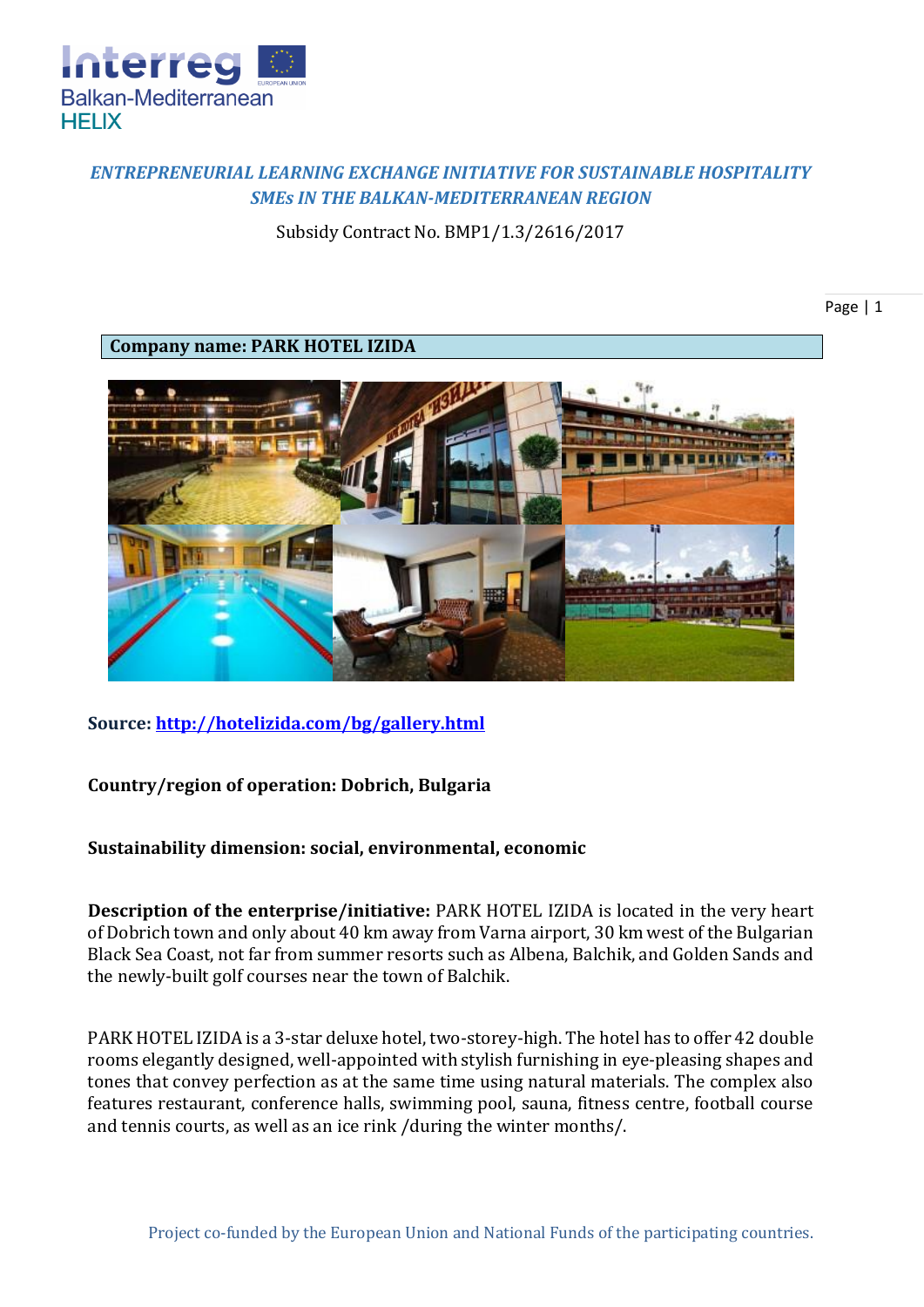

**Social/ community impact sought:** Creation of a place for accommodation, recreation and tennis practice in the heart of Dobrich city. Promotion of the tennis as a sport and of the city as a sport/tennis destination.

**Stakeholders:** citizens and guests of Dobrich city

Page | 2

**Approach applied:** The hotel's unique situation makes it a quiet and tranquil place, ideal for rest and recreation within the urban environment. The guests can either indulge themselves in a tennis game on the hotel's open tennis courts or be the spectators and watch the tennis tournaments directly from their rooms or the specifically designed for the purpose places on the roof of the building. The hotel's courtyard blends naturally with the city park and creates a peaceful atmosphere for rest and relaxation. The site is suitable for families with children as well as individual tourists or organized groups. The hotel offers excellent conditions for a wonderful experience and entertainment of sportsmen, business people and people who love nature and seek beauty and fresh air in the midst of an urban environment.

## **Innovation applied:** The children's sports school

The currently existing sports hall adjacent to the mini-football open course is going to be repaired in order to become a children's sports school. Repair works include renovation of offices, changing rooms, windows, as well the flooring in the main hall, 1082 sq. m. area is going to be used by 'Izida' Ltd. to offer services in the sphere of sports and physical education. The company's idea is to stake on work with children aged above 5 years and the developing of their sports talent. The practices that are going to be hold include the following sports: volleyball, basketball, tennis and mini-sports such as mini-football.

**Social impact and business results achieved**: Since the establishment of the PARK HOTEL IZIDA and the facilities owned by the company, the city became a popular tennis and recreation destination of athletes. Volleyball and football teams, tennis players and swimmers use the hotel facilities and share it is the most convenient and well-made place of this type in the country.

**Financial situation / sustainability of the business model:** The sustainability of the business model is ensured by the resource utilization and use of energy-efficient utilities in all the hotel facilities. The hotel uses energy obtained by solar panels for water heating and to power the lamps in the premises of the yard. In addition water tanks are installed to collect the rain water which is then used for the irrigation of the tennis courts and green grass areas.

The sustainability of the enterprise is further enhanced by the production facilities /as the company is a large ice cream producer/ and organizer, host and sponsor of tennis tournaments and sports events.

**Key success factors:** Innovative approach, constant development, multi-tasking